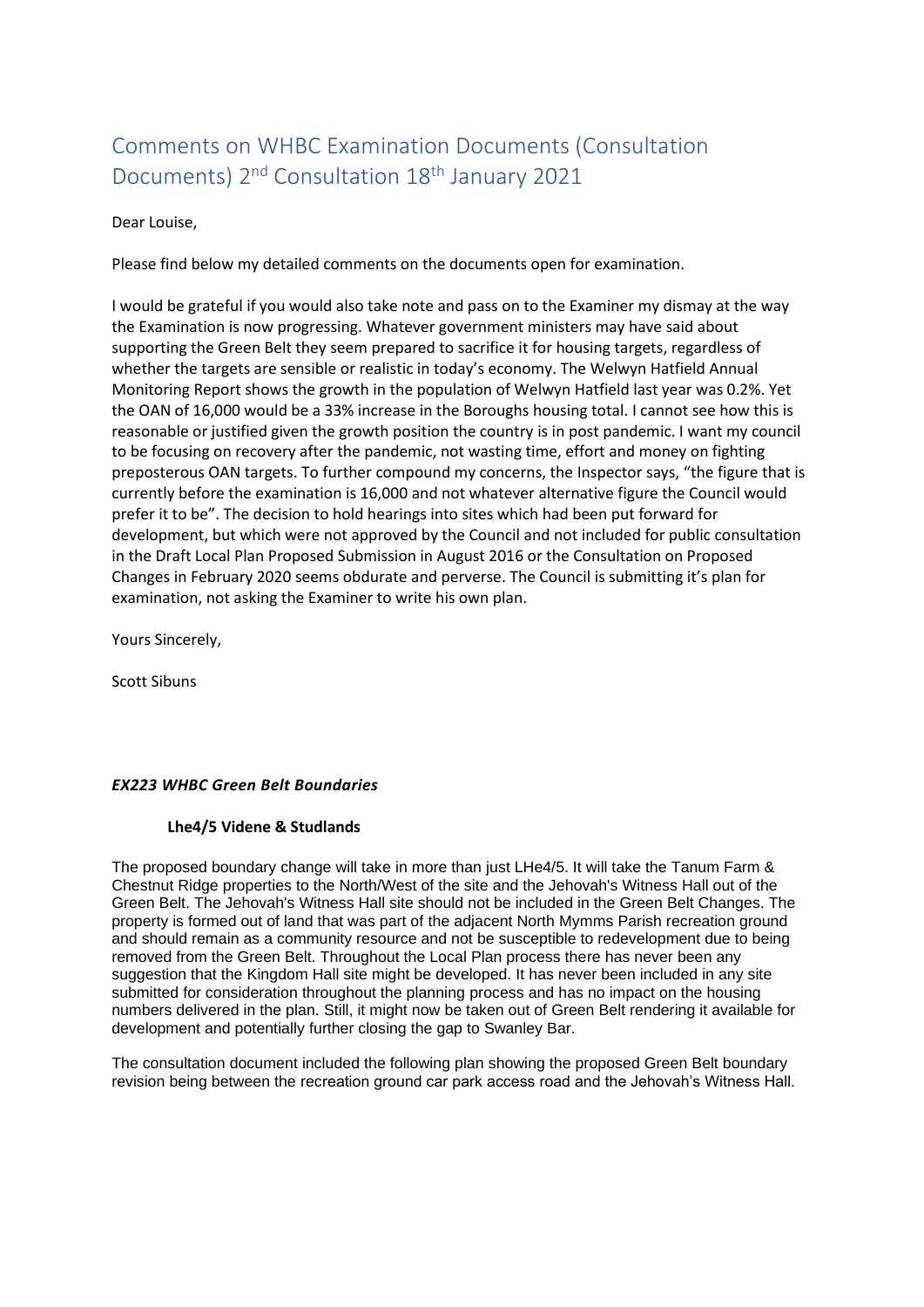

As LHe4/5 has been included in the Major modification to the plan and the Green Belt Boundary will be revised the new boundary should be re-drawn between the Jehovah's Witness Hall and Tanum Farm - the last residential property to the South East. The diagram below shows this. With the boundary thus moved any landscaping etc to delineate the new boundary should be within the released land, ownership limitations permitting.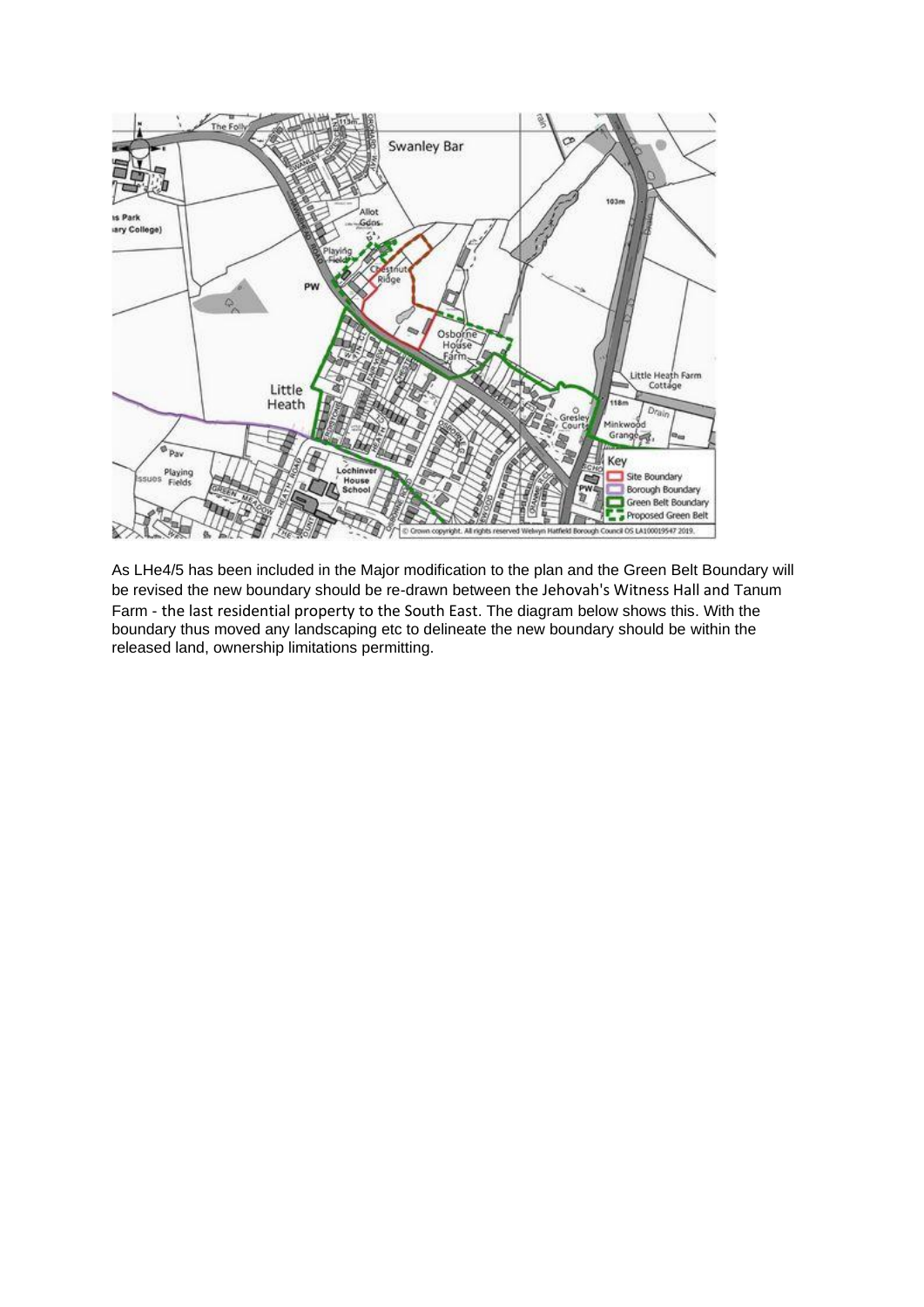

#### **HS24 (Brp7)**

HS24(Brp7) has been recommended for removal from draft local plan by the Council. I fully support this decision and commend the Council for removing this site because the exceptional circumstances no longer exist for the release of this site, or any sites resulting in high harm to the Green Belt

However, as it is still being included in the consultation for completeness the following should be noted. The proposed change to the Green Belt boundary for HS24 would create a boundary that is wholly indefensible against further development expansion. Indeed, the proposed new HS24 boundary is probably the weakest Green Belt Boundary change in the whole of the local plan. In fact, the extreme weakness of the proposed boundary is only confirmed by the proposed expansion of the site to include LHe3 which simply moves an invisible boundary across an open field. The proposed northern boundary HS24 is over the middle of an open field used for sheep grazing, not following any existing hedge, fence, or natural boundary. Indeed, this indefensibility has been amply demonstrated throughout the consultation process as the boundaries of HS24(BrP7) have changed significantly twice during consultation phases, at no time following any land features, nor being as anywhere near as strong as the existing road and building boundaries. The pictures below show the nature of the proposed boundary over open fields.

Therefore, any green belt boundary on the north west of HS24 would need to be the strongest of any in the final local plan, sufficient to stop any future attempts to "creep" the boundary further northwards. A simple line of trees that could easily be removed would not be sufficient.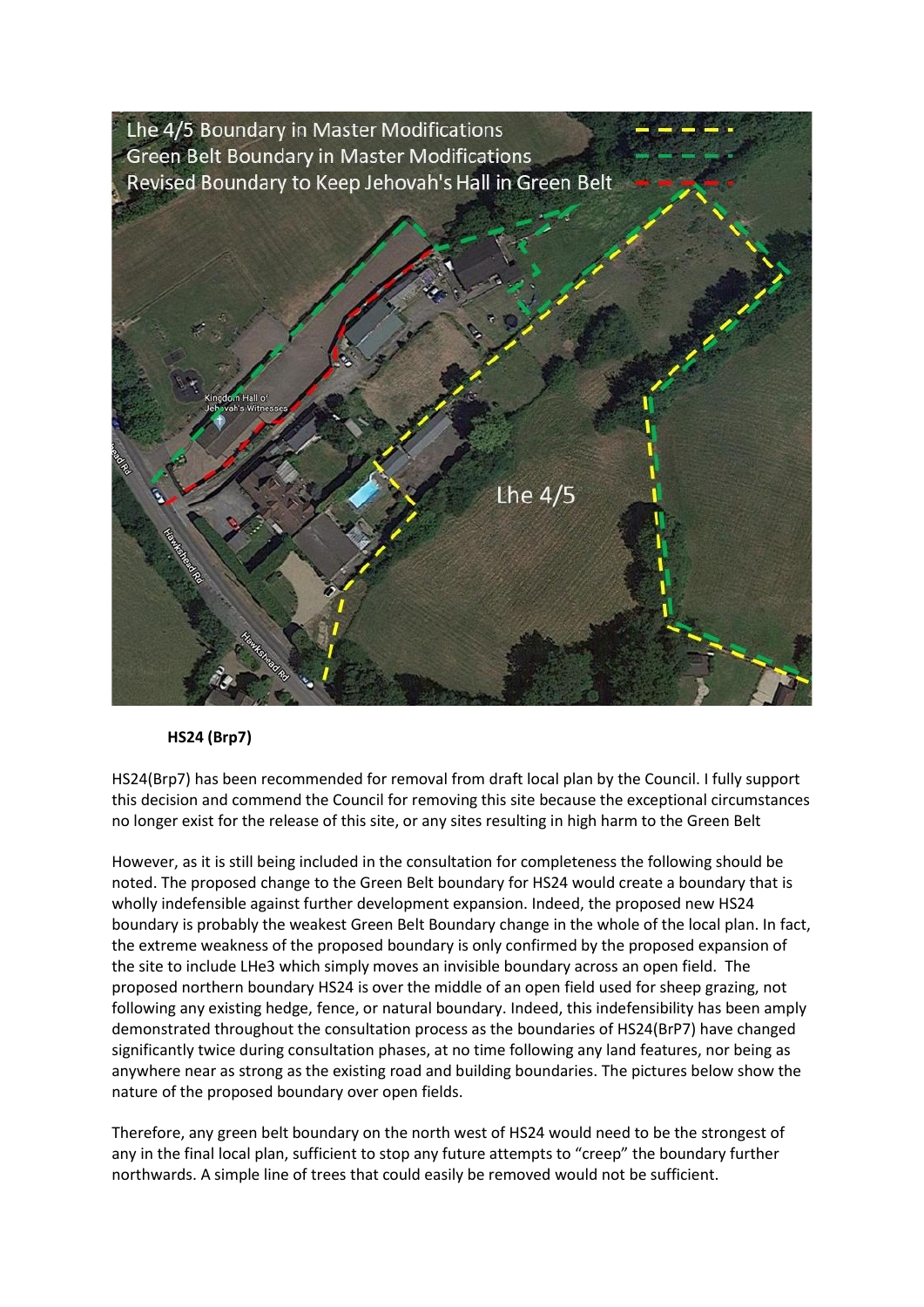

## *EX231 HS22 / BrP4 Statement of Common Ground between WHBC, Royal Veterinary College and Hill Residential.*

HS22/BrP4 has been recommended for removal from draft local plan by the Council I fully support this decision and commend the Council for removing this site because of its High Harm to the green Belt.. The council's position on HS22 is sound and the sites should remain out of the Local Pan and remain in the Green Belt because the exceptional circumstances no longer exist for the release of this site, or any sites resulting in high harm to the Green Belt.

RVC's suggestion of linking the sale of land for housing to reinvestment in the College is deplorable and the Council has rightly asserted that this is not a consideration that should inform the selection on which are the most sustainable local plan sites (WHC Cabinet 19 Nov 2020)

# *EX232 HS24 / BrP7 Statement of Common Ground between WHBC and Royal Veterinary College.*

HS24(Brp7) has been recommended for removal from draft local plan by the Council. I fully support this decision and commend the Council for removing this site because of its High Harm to the green Belt. The RVC'c position in the statement of common ground attempts to expand HS24 to include the site LHe3 which was specifically not selected for inclusion when sites were called for. The council's position on HS24/Lhe3 is sound and the sites should remain out of the Local Pan and remain in the Green Belt because the exceptional circumstances no longer exist for the release of this site, or any sites resulting in high harm to the Green Belt

RVC's suggestion of linking the sale of land for housing to reinvestment in the College is deplorable and the Council has rightly asserted that this is not a consideration that should inform the selection on which are the most sustainable local plan sites (WHC Cabinet 19 Nov 2020)

## *EX237 Stage 9 Matter 14 Site LHe4/5 Videne and Studlands Hawkshead Road - Consideration 76*

The proposed boundary change will take in more than just LHe4/5. It will take the Tanum Farm & Chestnut Ridge properties to the North/West of the site and the Jehovah's Witness Hall out of the Green Belt. The Jehovah's Witness Hall site should not be included in the Green Belt Changes. The